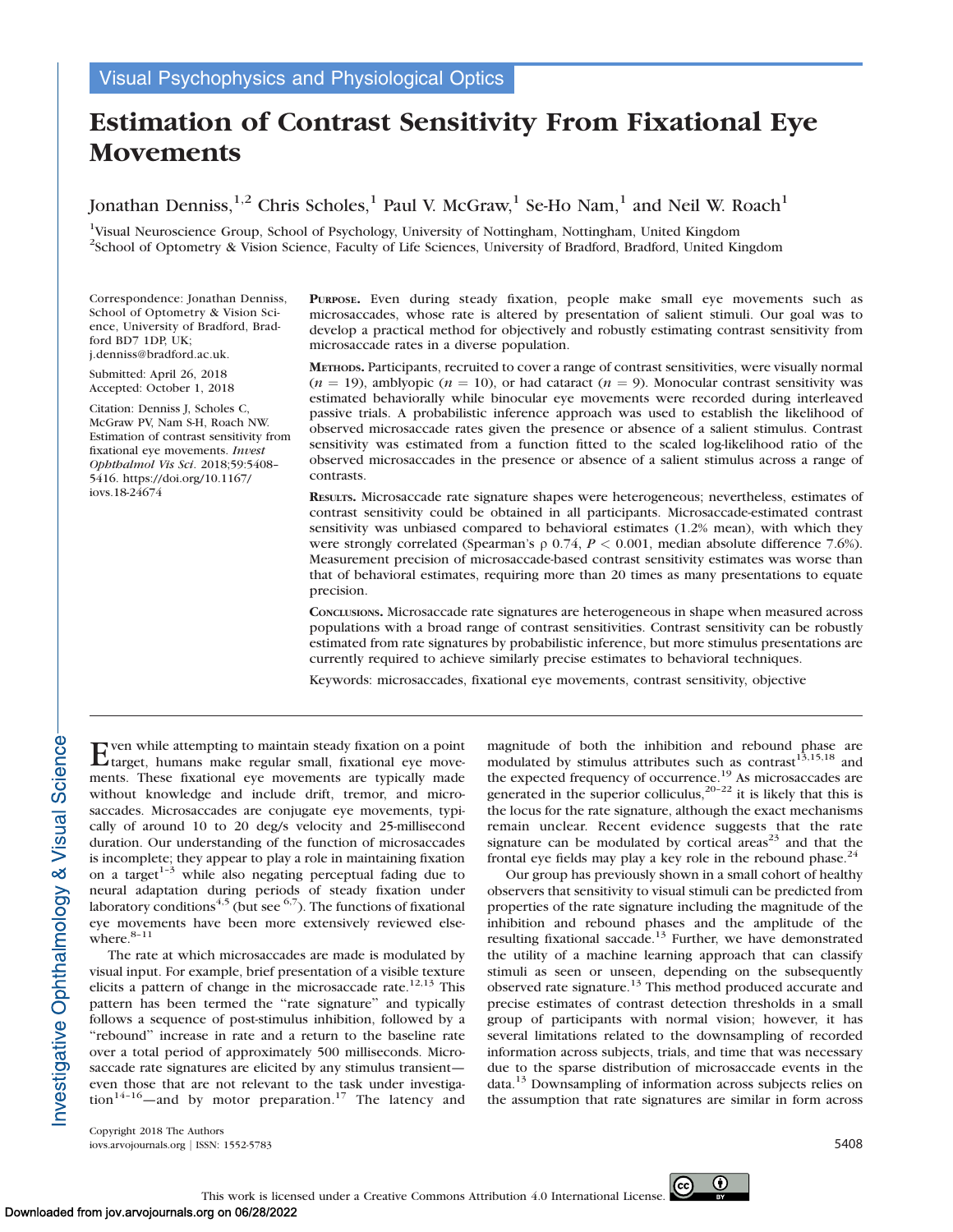subjects. While this assumption held approximately true for the small population previously tested, it may not hold across wider clinical populations with much greater variation in age and visual and motor function. Downsampling across trials renders the method inflexible to variations in numbers of trials collected, limiting the use of the method outside the laboratory where competing priorities may influence the amount of time available to collect data. Finally, downsampling across time results in loss of potentially useful information for estimating contrast sensitivity from stimulus-induced changes in microsaccade rate.

The purpose of this study was to develop and test a tractable, practical method for estimating contrast sensitivity from microsaccade rate. Our intention was to develop a method that could be incorporated into conventional frameworks for psychophysical vision testing as well as produce a threshold estimate for a new observer with a microsaccade rate signature of unknown shape. We aimed for the method to be robust to a wide range of contrast sensitivities and to potential differences in the profile of the microsaccade rate signature; therefore, we measured rate signatures in a deliberately broad clinical population. Finally, we also aimed to estimate the time cost of using this approach compared to conventional behavioral measurements.

# **METHODS**

The study adhered to the tenets of the Declaration of Helsinki with the exception that it was not formally preregistered in accordance with the 2014 amendment. The study received approval from the institutional ethics review board of the School of Psychology, University of Nottingham. All participants gave written, informed consent to participate and were free to withdraw at any time.

### Participants

To measure a broad spectrum of contrast sensitivities due to optical or neural deficits, we recruited participants from three groups: older adults with cataract, adults with amblyopia, and younger adults  $(\leq 40)$  with normal or corrected-to-normal vision and no known ocular pathology. Our intention was not to compare factors among these groups but rather to recruit a diverse population on which to test the robustness of our methods. Therefore, we did not employ strict inclusion/ exclusion criteria to each group. Participants were recruited from the staff and student population of the University of Nottingham and by advertisement in local media.

Volunteers with self-reported amblyopia or cataract first underwent a screening eye examination in which their condition was verified by means of self-reported history, objective and subjective refraction, visual acuity, slit-lamp biomicroscopy, and indirect ophthalmoscopy. Lens opacity was quantified using the LOCS III grading system.<sup>25</sup> Those with or suspected of having amblyopia also undertook a variety of binocular vision assessments to further characterize their condition, including TNO stereopsis testing, cover testing, and Bagolini striated lens testing to evaluate suppression or the presence of anomalous retinal correspondence. Amblyopia was classified as a difference in visual acuity of at least 0.20 logMAR between the two eyes with no apparent ocular pathology. Pelli-Robson contrast sensitivity was also measured for all participants.

One eye of each participant was selected for testing. For participants with amblyopia, the amblyopic eye was tested. For participants with cataract, we chose the eye with poorer visual acuity as long as the vision was still good enough to perform the experiment. For young participants with normal vision, we chose one eye at random.

# Psychophysical and Eye Tracking Procedure

Data were collected from each participant over 4 to 5 sessions, each a duration of approximately 1 to 1.5 hours. Appropriate refractive correction for the screen distance of 1.5 meters was provided to all participants as wide aperture lenses mounted in a trial frame. The screen distance was maintained by use of a chin and forehead rest. The untested eye was occluded by material that permitted transmission of infrared but not visible light (Optolite Infrared Acrylic; Instrument Plastics, Maidenhead, UK) to permit binocular infrared eye tracking.

During the first session, we initially measured contrast sensitivity functions to Gabor stimuli (random-phase sinusoidal gratings within Gaussian spatial envelope with standard deviation  $2.3^{\circ}$ ) of a range of spatial frequencies  $(0.5-12)$ cycles/deg). Gabors were presented for one frame at 85 Hz refresh rate on a gamma corrected CRT display (NEC MultiSync FP2141SB,  $1024 \times 768$  spatial resolution, mean luminance 59 cd/m<sup>2</sup>; NEC Display Solutions, Tokyo, Japan) via a graphics card that enabled 14 bit luminance resolution (Bits#; Cambridge Research Systems, Kent, UK), using custom software written in PsychoPy<sup>26,27</sup> (version 1.83.01). On each trial, the Gabor was randomly oriented at either  $45^{\circ}$  or  $135^{\circ}$ , and the observer indicated the orientation by key press (3 or 1 on a numeric key pad, respectively), making their best guess if unsure (two alternative forced choice). Gabor contrast was adjusted on each trial by a 3-down-1-up staircase, changing contrast in logarithmic steps and terminating after 60 trials. The mean of the last 8 reversals was taken as the contrast detection threshold for the particular spatial frequency. Contrast was defined in Michelson units as:

$$
C = \frac{L_{max} - L_{min}}{L_{max} + L_{min}} \tag{1}
$$

where  $L_{\text{max}}$  and  $L_{\text{min}}$  represent the maximum and minimum luminance of the stimulus, respectively.

From the measured contrast sensitivity function, we then chose the highest spatial frequency that the individual participant could reliably detect at 75% contrast for further testing in the main procedure. During this procedure, the participants' eye movements were recorded binocularly at 500 Hz using a calibrated infrared eye tracking device (Eyelink 1000; SR Research Ltd, Ottawa, ON, Canada). Participants were instructed to fixate a central white dot  $(0.1^{\circ}$  diameter) and avoid blinking where possible, while Gabor stimuli randomly oriented at either  $45^{\circ}$  or  $135^{\circ}$  appeared for one frame at jittered intervals between 1000 and 1400 milliseconds. The contrast of each Gabor was presented according to a method of constant stimuli procedure with 7 levels. Five levels were spaced around the previously measured detection threshold in 0.1 or 0.2 log unit steps depending on the participant; one level was of zero contrast, and the remaining level was of a high contrast (>50%) where task performance was expected to be maximal. Participants were instructed not to respond to these stimuli but to simply continue fixating on the central dot (passive trials). Interleaved at random intervals among the passive presentations were response trials in which the same stimulus was accompanied by an audible tone. Participants indicated the orientation of the Gabor in each response trial by key press (3 or 1 on a numeric keypad for  $45^{\circ}$  or  $135^{\circ}$ , respectively), as in the initial phase. Breaks were taken after every three trials to allow participants to blink freely before continuing. This was done to reduce tear film breakup and maintain participants' comfort. Longer rests were taken after approximately 5 to 8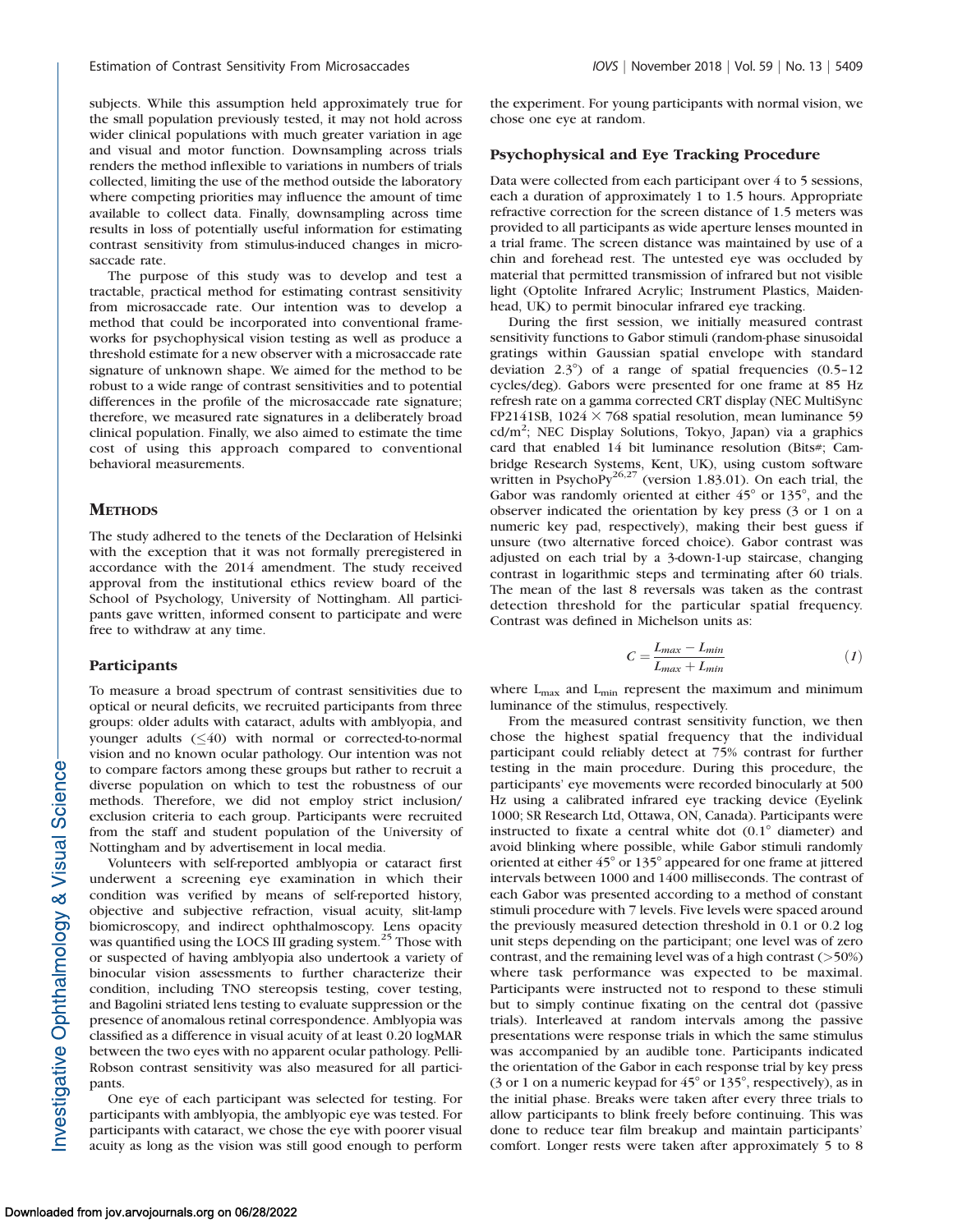minutes. Each session typically comprised 10 blocks, yielding a total of 400 passive trials and 80 response trials per contrast level.

# Identification of Microsaccades and Construction of Rate Signatures

Processing of raw eye tracking data and identification of microsaccades was performed in MATLAB (R2014b; The Mathworks, Natick, MA, USA). Raw eye tracking data was converted to degrees of visual angle using data from a 9-point calibration performed at the beginning of each block. Data collected during blinks (when pupil size was recorded as 0) were removed along with a buffer of 100 milliseconds on either side. Microsaccades were detected using a velocitythreshold algorithm<sup>12,28</sup> with a threshold of  $6$  times the standard deviation of the median velocity. Detected events with an amplitude of  $\langle 3 \rangle$  or  $> 60$  arcmin or a duration of  $\langle 6 \rangle$ milliseconds were removed from further analysis. To avoid classifying overshoots as separate microsaccades, any detected events with an interval of <50 milliseconds were combined. To improve the robustness of microsaccade classification, microsaccades were required to overlap in time across both eyes. Microsaccade rates were computed in 2-millisecond bins over an epoch extending from 500 milliseconds before to 1000 milliseconds after stimulus onset. For display and further analysis, computed rates were then binned into 50-millisecond bins over the same epoch.

# Estimation of Contrast Sensitivity From **Microsaccades**

Contrast sensitivity for individual participants was estimated from the observed rate signatures by a probabilistic inference method. First, we computed a ''maxrate'' signature across all presentations of the highest contrast (cmax) stimulus and estimated the corresponding probability of observing a microsaccade in each individual 50-millisecond time bin following stimulus onset (Equation 2, Fig. 1B):

$$
p(maxrate_t) = 0.05R_{t,contrast = cmax} \tag{2}
$$

where  $R_{t.contrast = cmax}$  is the microsaccade rate in Hz at time t for the maximum contrast stimulus.

Second, we obtained an estimate of the individual participant's ''baserate,'' their baseline rate of microsaccades in the absence of any stimulus presentation. Here, we could have taken an analogous approach to the maxrate signature, using data from the 0% condition instead (i.e., *red line* in Fig. 1A). However, in this case the concept of stimulus onset is notional and time-locked variations simply reflect noisy fluctuations in our measurement of the underlying rate. Therefore, to gain a more robust estimate of baserate, we instead calculated the mean microsaccade rate across all stimulus conditions prior to stimulus onset  $(\bar{R}_{t<0},$  where  $t=$ 0 represents the time of stimulus onset) and assumed this to be stable across time. The baserate was then used to infer the probability of observing a microsaccade in each 50-millisecond time bin in the absence of a visible stimulus (Equation 3, Fig. 1B).

$$
p(baserate_t) = 0.05\bar{R}_{t<0} \tag{3}
$$

The baserate and maxrate probabilities then acted as two possible generating functions for the microsaccade profiles observed in the full set of contrast conditions. For example, Figure 1A shows the total number of microsaccades produced in each time bin for a subject presented 400 times with a stimulus of each contrast shown. For each individual 50millisecond time bin, we calculated the probability of the observed data, given the expected probabilities of both baserate and maxrate functions in the same time bin using the binomial distribution:

$$
p(ms_t|no\text{ stimulus}) = {n \choose ms_t} p(baserate_t)^n (1 - p(baserate_t))^{n - ms_t}
$$
\n(4)

$$
p(m_{\text{St}}|\text{stimulus}) = {n \choose m_{\text{St}}} p(m\text{axrate}_t)^n (1 - p(m\text{axrate}_t))^{n - ms_t}
$$
\n(5)

where *n* is the number of presentations of the stimulus and  $ms_t$ is the total number of observed microsaccades in time bin  $t$ across all trials. The log likelihood of each generating function was then calculated by log transforming these values and summing across all post-stimulus onset time bins (Fig. 1C):

$$
\ln(L_{no\,stimulus}) = \sum \ln(p(ms_t|no\,stimulus)) \tag{6}
$$

$$
\ln(L_{stimulus}) = \sum \ln(p(ms_t|stimulus)) \tag{7}
$$

Log likelihood ratios were obtained by subtracting ln  $\left(L_{no~stimulus}\right)$  from  $\ln\left(L_{stimulus}\right).$  Finally, these values were scaled by first subtracting the value for the zero contrast stimulus from all ratios, then dividing by the ratio for the highest contrast condition (Fig. 1D). In this way, the scaled ratio for the zero-contrast stimulus is fixed at 0 and for the highest-contrast stimulus is fixed at 1. The scaled log-likelihood ratios across all presented contrasts were then fitted by local linear regression using the loess() function in  $R^{29}$  with span parameter set to 0.75. The contrast at which the fitted function passed through 0.5 was taken as an estimate of contrast sensitivity (see Fig. 1D). In some cases, particularly when low numbers of presentations are made, the fitted function passes through 0.5 twice, in which case we take the higher contrast crossing point as the estimate of contrast sensitivity as this estimate was more stable across different numbers of trials. On rare occasions, again typically with few presentations, the function does not pass through 0.5 at all, in which case we take the contrast at which the function passes closest to 0.5 as the estimate of contrast sensitivity.

# Behavioral Estimation of Contrast Sensitivity

For each participant, proportion of correct responses from the interleaved response trials was fit by maximum likelihood estimation with a modified cumulative Gaussian function of the form

$$
\psi(x) = 0.5 + (0.5 - fn) \times G(x, \mu, s)
$$
 (8)

where  $x$  represents contrast in %,  $fn$  represents the lapse rate defining the upper asymptote, and G represents the cumulative Gaussian function with mean  $\mu$  and spread (SD) s. The upper asymptote was allowed to vary as a free parameter, while the lower asymptote was fixed at 50%, as per the recommendations of Wichmann and Hill.<sup>30</sup> Contrast detection threshold was taken as the 75% correct point on the fitted psychometric functions. This method of measuring the behavioral contrast sensitivity using full psychometric functions from a method of constant stimuli can be considered a laboratory ''gold standard'' approach against which to compare the oculometric estimates. Due to the time taken to measure sensitivity with this method, most current clinical vision tests use highly abbreviated procedures that sacrifice precision for brevity.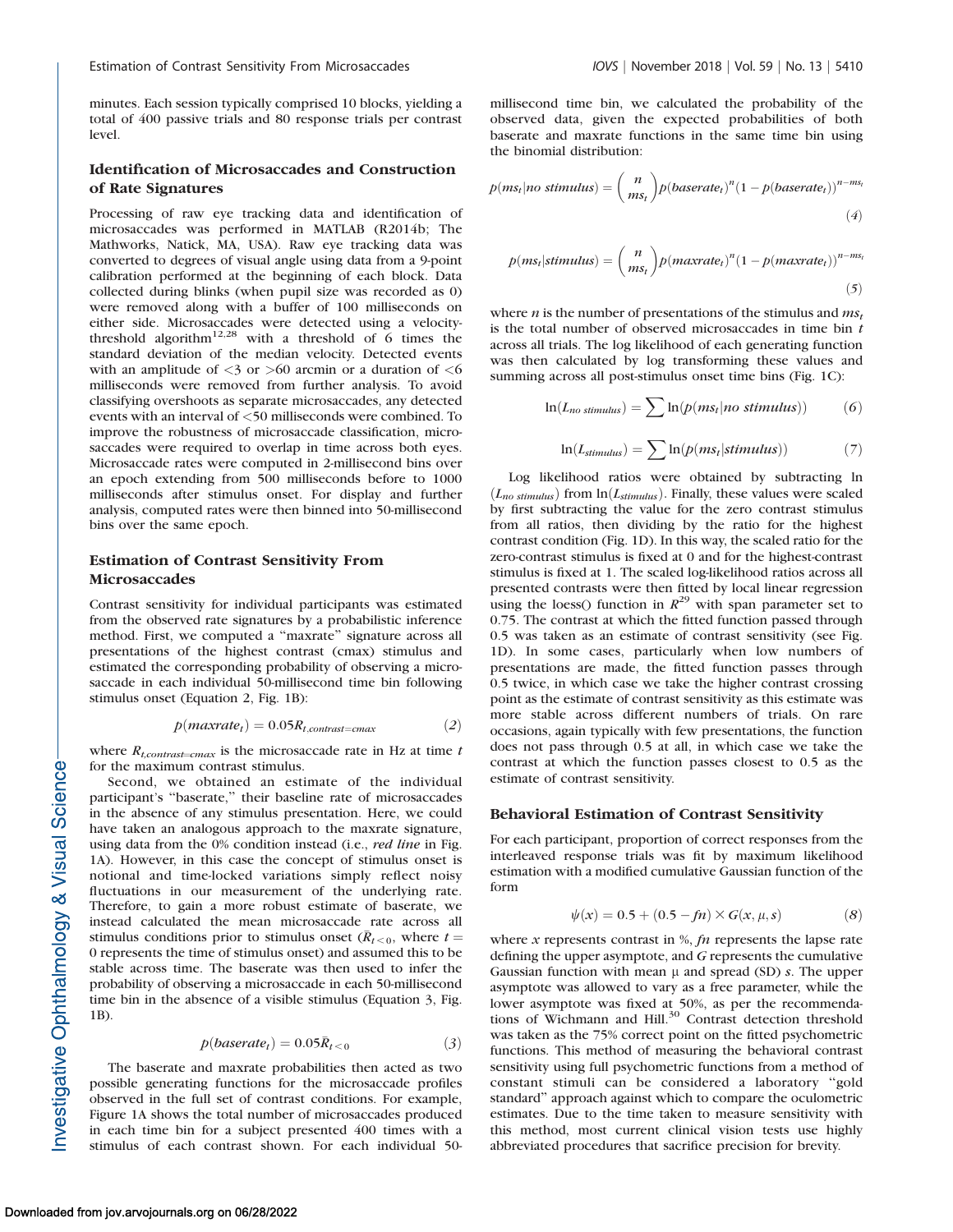

FIGURE 1. Schematic representation of the method for estimating contrast sensitivity from microsaccade data. (A) The observed number of microsaccades in each post-stimulus onset time bin for one participant (400 trials per contrast level). (B) The baserate (red line) is calculated as the mean probability of a microsaccade occurring in a time bin (50 ms) prior to stimulus onset (darker shaded gray lines, Equation 3). The maxrate (blue line) is the probability of a microsaccade occurring in each post-stimulus onset time bin when the stimulus is of the highest contrast (Equation 2). Other contrasts are shown in gray. (C) The likelihood of observing the measured number of microsaccades in each post-stimulus onset time bin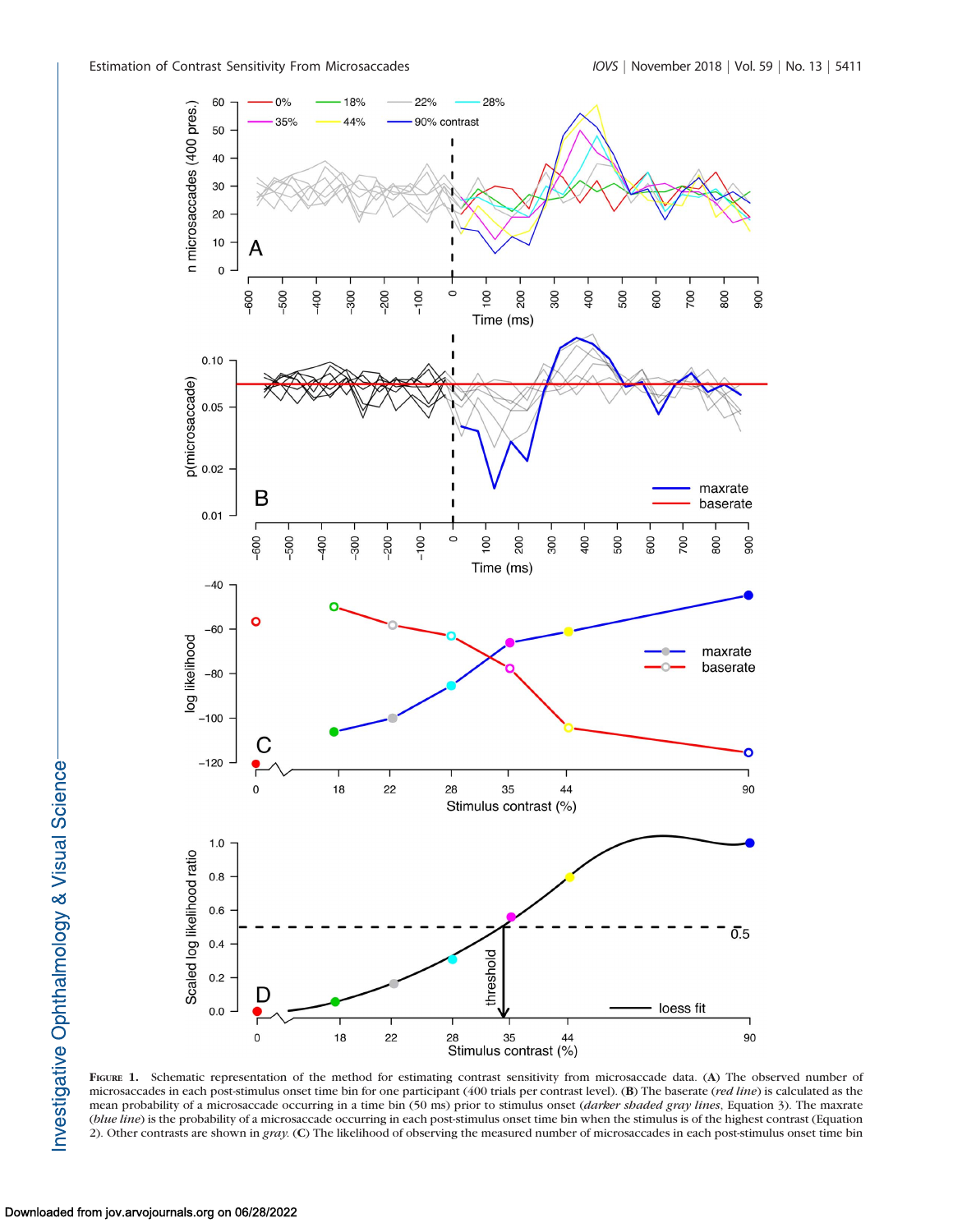(shown in A) given the baserate (red line, Equation 6) and maxrate (blue line, Equation 7) as generating functions is calculated for each contrast. (D) Log-likelihood ratios between the maxrate and baserate are calculated and scaled such that the value for the zero-contrast stimulus is fixed at 0 and the highest contrast stimulus is fixed at 1. Local regression (loess) is then used to fit a function relating these scaled log-likelihood ratios to stimulus contrast. The contrast at which this function reaches 0.5 is taken as the estimate of contrast sensitivity (arrow). Colors of individual points in panels C and D relate to the rate signatures for different stimulus contrasts in panel A. Dashed vertical lines in panels A and B represent the time of stimulus onset. See text for further details of the method.

Participants' final inclusion in the study was determined on the basis of behavioral data alone. No constraints were placed on suitability or quality of eye tracking data nor on microsaccade frequency. First, collected data points were required to span the 75% correct point. Second, goodness-of-fit of the fitted function (Equation 8) was estimated as recommended by Wichmann and Hill.<sup>30</sup> Model deviance was compared to the deviance distribution of 1000 Monte Carlo data sets simulated from the fitted function. This method derives empirical probabilities that a dataset of this size generated by the fitted function would have deviance as large or larger than that observed. Higher probabilities therefore indicate better fit. Psychometric functions were required to have goodness-of-fit P > 0.05 for inclusion in the study.

#### Assessment of Efficacy

Estimates of contrast sensitivity from microsaccades were compared to the reference standard of those obtained behaviorally from the interleaved response trials. Overall accuracy and precision was calculated as the mean difference and standard deviation difference from the behavioral estimate (including all trials) respectively across all participants.

For both methods, estimates of accuracy and precision were made with varied numbers of presentations per contrast level up to the total number collected (80 for the behavioral method, 400 for the microsaccade method); presentations were randomly sampled with replacement from the dataset, and this was repeated 200 times to derive bootstrap 95% confidence intervals on the estimates.

To assess the potential utility of the microsaccade method under conditions that produce approximately similar measurement precision to behavioral methods in common use, we considered relationships between contrast sensitivity estimates from microsaccade and behavioral responses with unequal presentation numbers. Specifically, relationships between contrast sensitivity estimates from microsaccades with 400 presentations per contrast level and behavioral responses with 20 presentations per contrast level were measured by Spearman correlation and Bland-Altman analysis. $31$  Relationships between both microsaccade and behaviorally measured contrast detection thresholds and Pelli-Robson contrast sensitivity were also investigated by Spearman correlation. All analyses were conducted in R, version  $3.2.0<sup>2</sup>$ 

# **RESULTS**

A total of 40 people took part in this study (20 with normal vision, 10 with reduced vision due to amblyopia, and 10 with reduced vision due to cataract). Two participants' data were excluded due to behavioral data not spanning 75% correct (1 with normal vision, 1 with cataract). All included participants  $(n = 38, 19$  with normal vision, 10 with reduced vision due to amblyopia, 9 with reduced vision due to cataract) produced behavioral data that could acceptably fit with the modified cumulative Gaussian function (Equation 8). No inclusion constraints were placed on the eye tracking data. All participants also completed a total of 2800 passive trials with successful eye tracking (blinks removed, 400 presentations per contrast level). All young, visually healthy participants ( $n = 19$ ,

median age 25 years, range 20–40) completed the task with stimulus spatial frequency set at 12 cycles/deg. Clinical characteristics and tested spatial frequencies of all participants with cataract or amblyopia are given in the Table.

Figure 2 shows four example rate signatures when stimulus contrast was maximal. Heterogeneity in shape of rate signatures between participants was a feature of the data, and we found no pronounced relationship between shape features and group (normal, cataract, or amblyopia). While the "classical" rate signature shape was observed in some participants (e.g., Fig. 2A); other participants had clear differences such as a lack of pronounced inhibition (Fig. 2B), lack of rebound (Fig. 2C), latency differences in inhibition or rebound phase (Fig. 2D), or some combination of these.

Figure 3 shows the association between thresholds measured by the two methods when the behavioral method uses 20 presentations per contrast level and the microsaccade method uses 400 presentations per contrast level. This ratio in presentations per contrast level of 1:20 was chosen to produce approximately similar precision between the two methods (see later). Spearman's rank correlation between thresholds from the two methods was  $0.74$  ( $P < 0.001$ ). Median absolute difference in contrast sensitivity estimates between the two methods (microsaccade or behavioral) was 7.6%. Bland-Altman 95% limits of agreement<sup>31</sup> were  $-20.7$ % to 23.0%. On average, microsaccade-based estimates of contrast sensitivity were 1.2% higher than behavioral estimates.

Figure 4 shows the accuracy and precision of contrast detection thresholds across all participants estimated from microsaccade rates when the behaviorally measured thresholds are used as the reference standard and the number of presentations per contrast level is varied. Figure 4 also shows similar data for the behavioral thresholds, derived by randomly subsampling the data. Precision—quantified as standard deviation of threshold errors (difference from reference standard)—improved with increasing number of presentations for both methods (Fig. 4B).

Our data suggest that a ratio in number of presentations of more than 20:1 between the two modalities is required to equate precision in output thresholds using the current approach. Allowing for 1500 milliseconds per presentation in both modalities (sufficient time for a behavioral response to be made or the microsaccade rate to return to baseline), measuring contrast sensitivity to a stimulus with equivalent precision would take approximately 70 minutes using microsaccades, compared to around 3.5 minutes behaviorally using 7 contrast levels, 20 presentations per level.

Contrast sensitivity measured using the Pelli-Robson letter chart was highly quantized and did not correlate with the laboratory-based behavioral estimates or microsaccade-based estimates of contrast sensitivity (Fig. 5; microsaccade Spearman's rho 0.12,  $P = 0.46$ , behavior Spearman's rho 0.06,  $P =$ 0.74).

#### **DISCUSSION**

Microsaccade rate signatures elicited by visual stimuli are modulated by properties of the stimulus such as contrast.13,15,18 Previous studies have demonstrated the potential utility of involuntary microsaccades as an objective marker of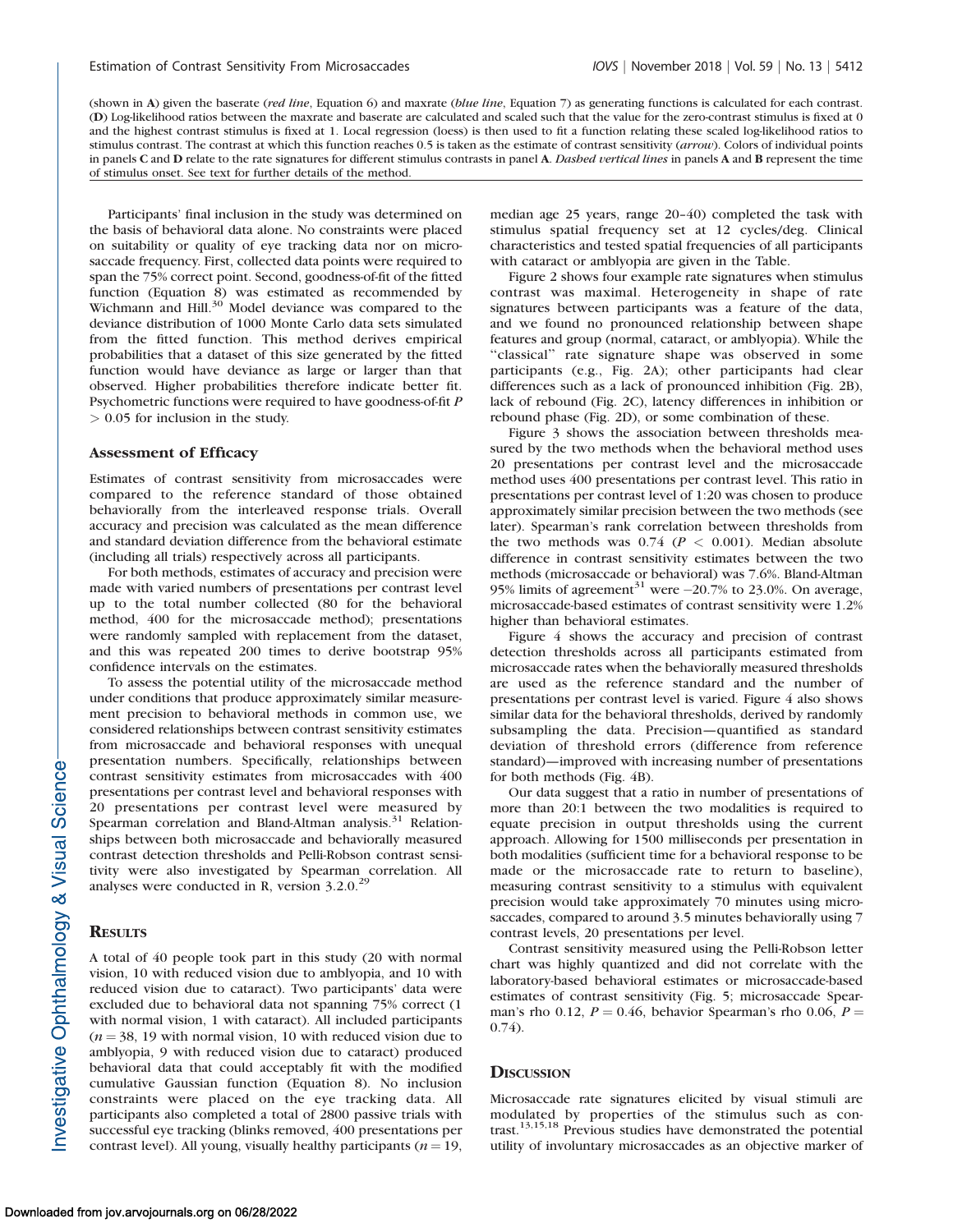|                     | TABLE. Clinical Characteristics and Tested Spatial Frequencies for Each Participant With Amblyopia or Cataract, Identified by A or C, Respectively, |  |  |  |
|---------------------|-----------------------------------------------------------------------------------------------------------------------------------------------------|--|--|--|
| in the First Column |                                                                                                                                                     |  |  |  |

| Participant    | Age, y | <b>Sex</b>  | Eye          | <b>Visual Acuity,</b><br>log <sub>MAP</sub> | <b>LOCS III Lens</b><br>Classification <sup>25</sup> | Spatial Frequency,<br>Cycles/Deg |
|----------------|--------|-------------|--------------|---------------------------------------------|------------------------------------------------------|----------------------------------|
| A1             | 34     | F           | L            | 0.20                                        |                                                      | 4                                |
| A2             | 20     | F           | L            | 0.46                                        |                                                      | $\overline{2}$                   |
| A <sub>3</sub> | 19     | F           |              | 0.20                                        |                                                      | 4                                |
| A4             | 19     | ${\rm F}$   | L            | 0.34                                        |                                                      | 4                                |
| A <sub>5</sub> | 50     | M           | $\mathbf R$  | 0.62                                        |                                                      | $\overline{2}$                   |
| A6             | 61     | F           | L            | 0.26                                        |                                                      | $\overline{c}$                   |
| A7             | 20     | F           | R            | 0.62                                        |                                                      | 4                                |
| A8             | 21     | M           | L            | 0.50                                        |                                                      | $\overline{2}$                   |
| A <sub>9</sub> | 58     | M           | $\mathbb{R}$ | 0.34                                        |                                                      | 8                                |
| A10            | 54     | F           | L            | 0.60                                        |                                                      |                                  |
| C1             | 71     | $\mathbf F$ | L            | 0.10                                        | NO 3.0, NC 3.0, C 2.0, P 0.0                         | 2                                |
| C <sub>2</sub> | 63     | F           | L            | 0.20                                        | NO 3.6, NC 3.2, C 0.0, P 0.0                         | 4                                |
| C <sub>3</sub> | 75     | $\mathbf F$ | L            | 0.28                                        | NO 3.5, NC 3.7, C 1.5, P 3.0                         | 4                                |
| C4             | 65     | M           | $\mathbb{R}$ | 0.14                                        | NO 3.5, NC 3.5, C 0.0, P 0.0                         | 4                                |
| C <sub>5</sub> | 75     | M           | L            | 0.10                                        | NO 3.0, NC 3.3, C 1.0, P 2.5                         | 2                                |
| C <sub>6</sub> | 79     | M           | $\mathbb{R}$ | 0.10                                        | NO 3.5, NC 3.2, C 0.0, P 1.0                         | 4                                |
| C7             | 80     | F           | $\mathbb{R}$ | 0.14                                        | NO 3.4, NC 3.2, C 1.0, P 0.0                         | 2                                |
| C8             | 72     | $\mathbf F$ | L            | 0.12                                        | NO 4.0, NC 4.0, C 3.0, P 1.0                         | $\overline{c}$                   |
| C9             | 73     | M           | $\mathbb R$  | 0.40                                        | NO 3.8, NC 3.4, C 0.0, P 1.0                         | $\overline{2}$                   |

visual sensitivity, although these studies were limited to young, visually normal participants with a narrow range of contrast thresholds.<sup>13,18</sup> It follows that there may be a future use of such oculometric measures in objectively estimating visual sensitivity in clinical populations.

In the present study, we deliberately recruited participants with cataract and amblyopia, as well as young visually healthy participants, to test our methods on a clinically diverse population with varied ages and visual functions. We found considerable heterogeneity in microsaccade rate signatures across our study population, including in the timing of the individual phases, and indeed whether each distinct phase occurs at all (Fig. 2). These between-individual differences in microsaccade signature bore no apparent relationship in our sample with contrast sensitivity, clinical condition (normal, amblyopia, or cataract), or age.

Given the apparent heterogeneity of rate signature shapes in the wider population observed herein, it is important that methods that estimate aspects of visual or nonvisual function from microsaccade rates are robust to differences in rate signature. In this study, we have demonstrated a tractable, probabilistic inference-based approach to estimating contrast sensitivity from the microsaccade rate signature. The method accommodates the heterogeneity of signatures we report and so works for any individual with a measurable microsaccade rate signature that exhibits a graded response to contrast, as was the case for all participants in this study.

Correlation between contrast detection thresholds estimated using gold-standard behavioral methods and from microsaccades was strong (Fig. 3). Mean difference between estimates from the two methods was small (1%), indicating that there is very little bias in the estimates from microsaccades relative to behavioral estimates. Though median absolute



FIGURE 2. Examples of rate signatures from four participants when stimulus contrast was maximal. Note the heterogeneity in shape of the rate signatures. Dashed vertical lines mark the time of stimulus onset. The clinical condition of each participant is indicated (A and C, normal; B, cataract; D, amblyopia), though we did not find any clear relationship between rate signature shape and clinical condition.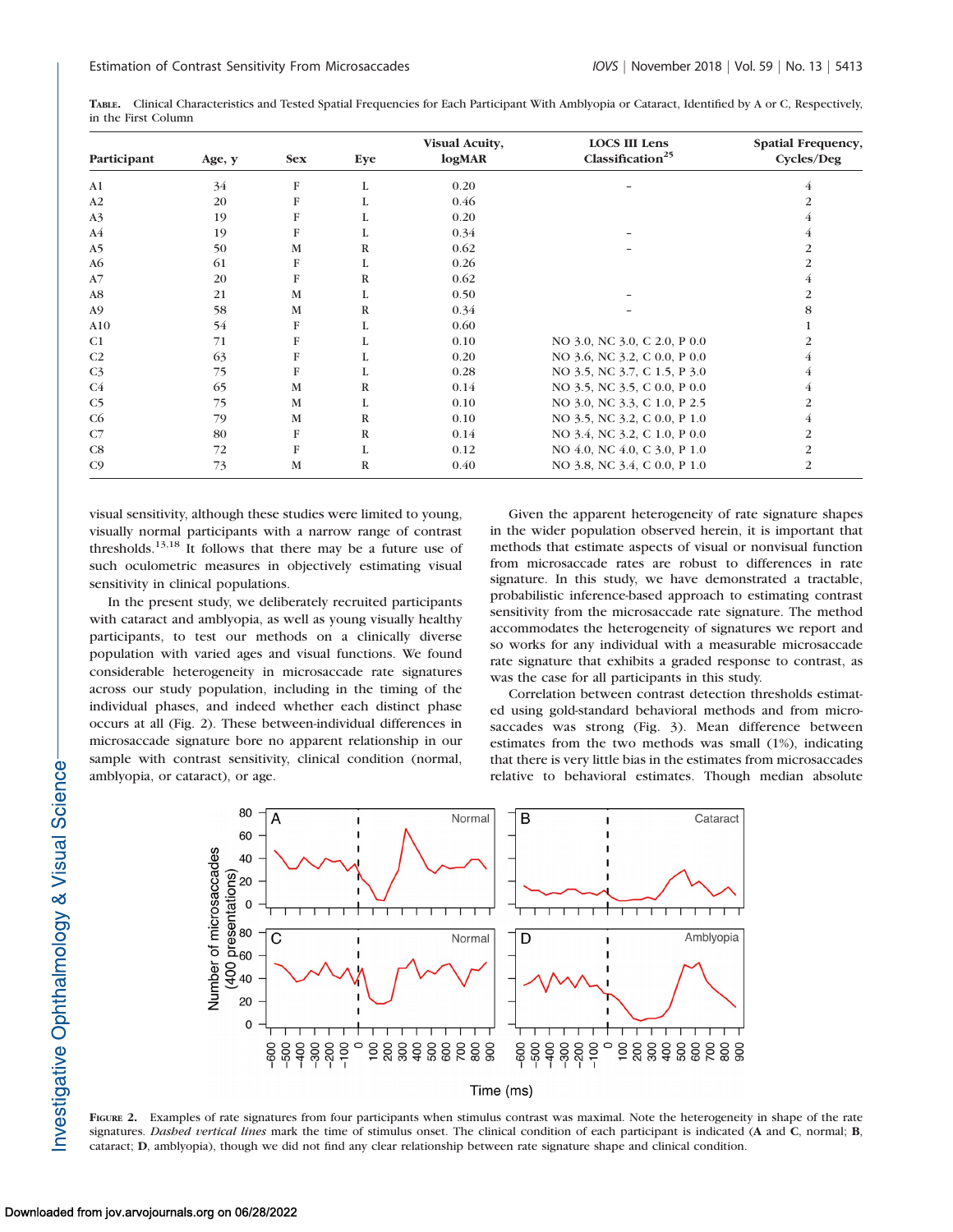

FIGURE 3. (A) Relationship between contrast detection thresholds estimated behaviorally and from microsaccades. In this instance, behavioral thresholds were estimated from 20 presentations per level, whilst microsaccade-based thresholds were estimated from 400 presentations per level, a ratio of 1:20. The *dashed line* represents unity.  $(B)$  Bland-Altman<sup>31</sup> plot showing difference in thresholds between the two methods against their mean. Dashed line shows mean difference, dotted lines show 95% limits of agreement.<sup>31</sup>

differences between the two measures were 7.6% (indicating that for 50% of participants, differences between the two estimates were smaller than this), Bland-Altman analysis showed 95% limits of agreement spanning approximately 20% either side of the mean. This indicates that while the two measurements of contrast sensitivity were closely correlated, in some cases they did not exhibit strong agreement, leading to the wide 95% limits. This limited agreement between the two

modalities is likely to be multifactorial; the limited precision of both measures is likely to be one factor, potentially leading to large differences between their estimates in some cases. Another source of discordance may be the differences in nonvisual processing $^{24}$  between converting a detected visual stimulus to a change in involuntary microsaccade behavior and making a sensory decision and voluntary motor output as required for a key press.



FIGURE 4. Effect of number of presentations per contrast level on accuracy and precision of threshold estimates across all participants for both behavioral (blue squares) and microsaccade (red dots) approaches. (A) Bias (accuracy) versus standard deviation (SD) of threshold estimates (precision) for different numbers of presentations per contrast level. Dashed circles show lines of equal root mean square error (RMSE). Number of presentations per level increases toward the bottom of the plot for both methods, *numbers shown in italics* give examples of the number of presentations for their nearest points. (B) The effect of number of presentations per contrast level on precision (standard deviation) of threshold estimates for both methods. Error bars in both plots represent 95% confidence intervals derived from 200 bootstrap repeats.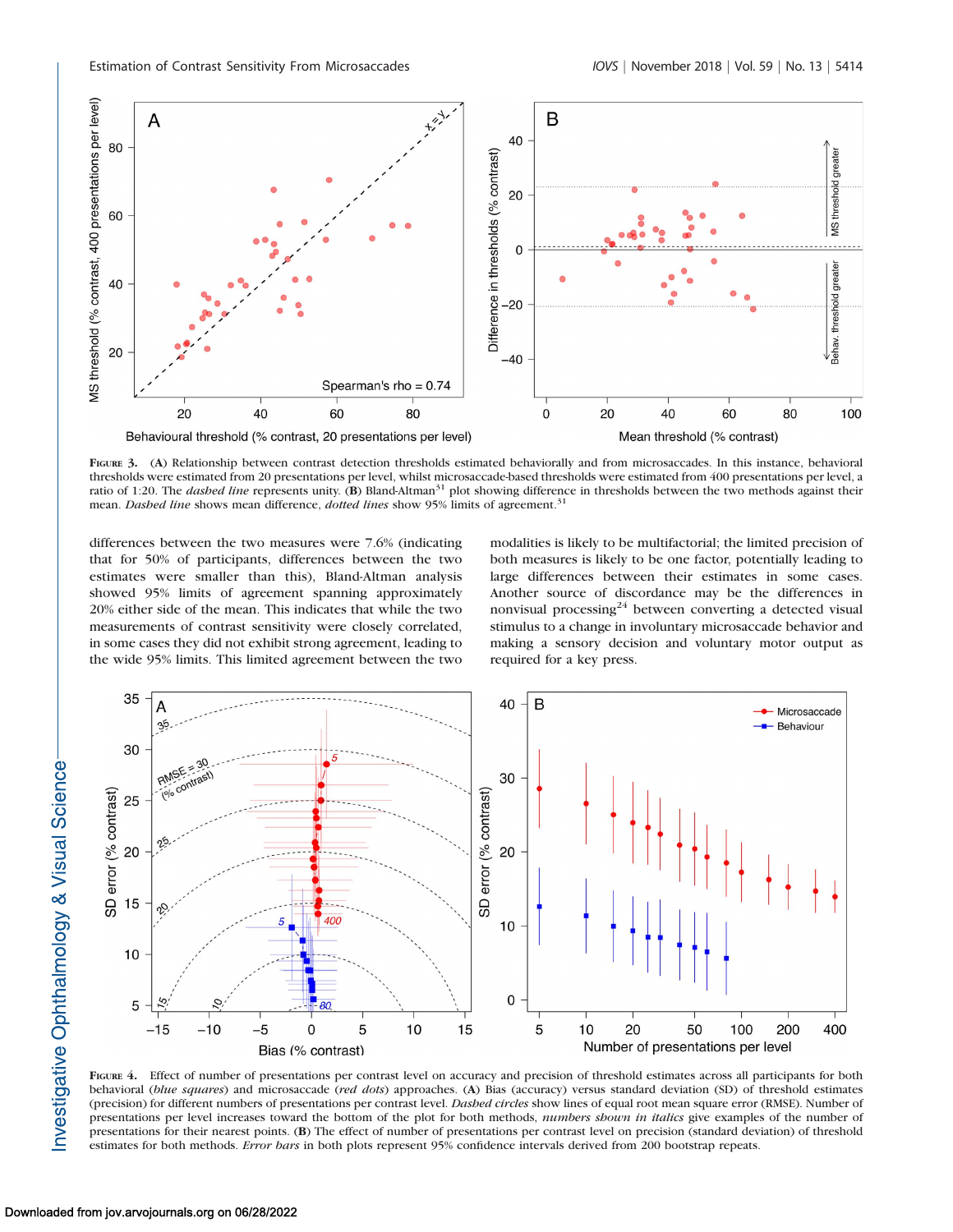

FIGURE 5. Relationship between contrast sensitivity measured using the behavioral (blue squares) and microsaccade (red dots) methods (horizontal axis) and log contrast sensitivity measured using the Pelli-Robson letter chart (vertical axis).

Precision of threshold estimates from microsaccades was worse than that of the behavioral method, and equating precision between the methods required microsaccade rate signatures to be measured across many more stimulus presentations per contrast level than would be made by an equivalently precise behavioral technique. However, the total time taken to measure contrast sensitivity using our method could be drastically reduced by approaches that reduce the amount of time required for each presentation. In the present study, we have observed microsaccade rate signatures following the presentation of single stimuli. Future work could be directed toward understanding how rate signatures triggered by multiple, sequentially presented stimuli combined. If the combined signatures can be separated, it would enable the presentation of stimulus ''trains'' in which multiple stimuli are presented in rapid sequence, and the microsaccade rate signature to all stimuli combined is then separated into responses to individual stimuli. Such an approach may allow multiple presentations to be made per second, either at the same contrast or at varied contrasts, greatly reducing test duration, but this remains a target for further work.

An advantage of our method is that it may be incorporated into conventional psychophysical frameworks. In this study, we took the simple approach of the method of constant stimuli that can be used with our method without adaptation. Adaptive methods such as staircase procedures or Bayesian techniques may also incorporate our method by repeatedly presenting the same stimulus in order to build up a microsaccade rate signature which can then be classified as "seen" or "not seen" depending on whether the scaled loglikelihood ratio between P(observed microsaccades | maxrate) and P(observed microsaccades | baserate) exceeds 0.5 (see Fig. 1D). The procedure can then continue to present further stimuli in the usual way. In this format of testing, it is likely that the number of stimulus presentations contributing to one ''seen/unseen'' response will need to be at least 20 to approach the precision of a short behavioral method of constant stimuli procedure. It should be noted, however, that current clinical psychophysical procedures, such as automated perimetry, commonly use highly abbreviated thresholding procedures $32$  that result in considerably lower precision than even a short method of constant stimuli procedure, as investigated herein. $33,34$  Fewer stimulus presentations per ''response'' may be required for the microsaccade method to deliver sufficiently precise threshold estimates for clinical purposes that are currently adequately served by such methods.

Even given the poor precision of the threshold estimates produced by the current approach compared to behavioral methods, there remain advantages over any behavioral method that requires subjects to respond. Such methods may be unable to return an estimate of any kind in clinical populations where responses cannot be readily measured, such as young children and those with cognitive disabilities. In these populations, microsaccade-based measures may be able to elicit clinically useful estimates of visual sensitivity, providing an alternative or complement to electrophysiological tests. Of course, further development of our methods would be needed before they could be tested in such populations. For example, since fixation stability is likely to be poor in such populations, it may be necessary to develop gaze-contingent stimulus display methods that are compatible with measurement of microsaccade rate signatures. Future efforts to improve the clinical utility of microsaccade-based measures of visual sensitivity should also aim to improve precision and therefore reduce the time taken to produce clinically useful measurements. Further development of the algorithms used to detect microsaccades could help in this respect, as could better understanding of the causes of heterogeneity in rate signature shape and how these can be exploited.

In conclusion, the shape of microsaccade rate signatures following presentation of brief, transient stimuli varies considerably among individuals, though the graded response to contrast is ubiquitous across these variations in shape. We have demonstrated a simple, tractable method for estimating contrast sensitivity from microsaccade rate following presentation of visual stimuli. The method appears robust to variation in contrast sensitivity and to heterogeneity in the shape and features of the microsaccade rate signature. It is flexible to different numbers of stimulus presentations and can be incorporated into conventional psychophysical frameworks, albeit currently requiring considerably longer test time than laboratory behavioral methods to achieve similarly precise results. This method, therefore, holds potential for further development toward future clinical use, though the immediate focus of development needs to be on improving the efficiency of data collection to ensure clinical viability.

#### Acknowledgments

Supported by a Confidence in Concept grant from the Medical Research Council, a Fight for Sight Project Grant (5059/5060) and a Wellcome Trust Research Fellowship to NWR (WT097387).

Disclosure: J. Denniss, None; C. Scholes, None; P.V. McGraw, None; S-H. Nam, None; N.W. Roach, None

#### References

- 1. Cornsweet TN. Determination of the stimuli for involuntary drifts and saccadic eye movements. J Opt Soc Am. 1956;46: 987–993.
- 2. Cherici C, Kuang X, Poletti M, Rucci M. Precision of sustained fixation in trained and untrained observers. J Vis. 2012;12(6): 31.